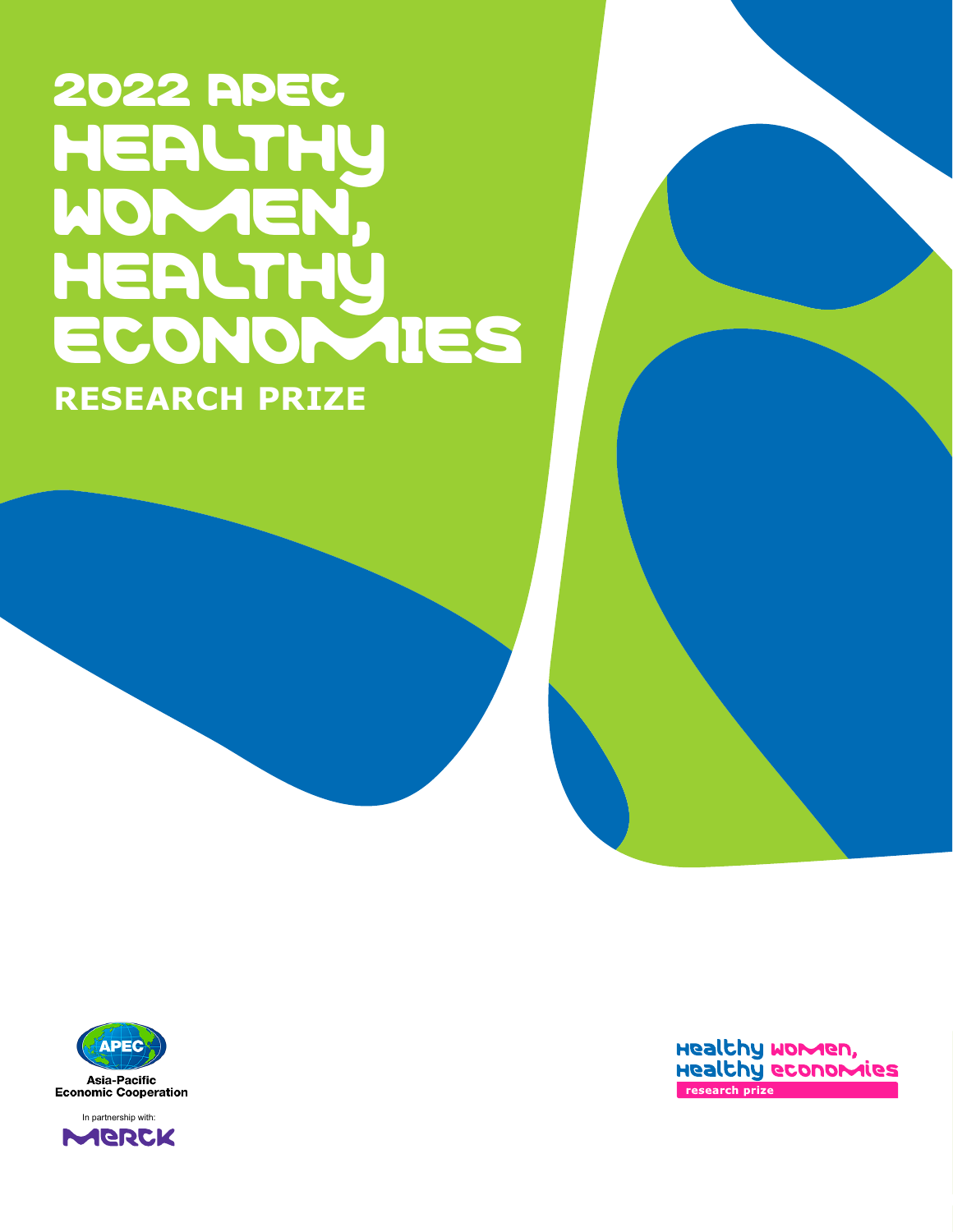## HEALTHY ECONOMIES RESEARCH PRIZE 202**2** Nomination Form 2022 Nomination Form APEC HEALTHY WOMEN,

## **Background:**

The Asia-Pacific Economic Cooperation (APEC) is a regional economic forum established in 1989 to leverage the growing interdependence of the Asia-Pacific. APEC's 21 members aim to create greater prosperity for the people of the region by promoting balanced, inclusive, sustainable, innovative and secure growth and by accelerating regional economic integration. Every year one of the 21 APEC Member Economies hosts APEC meetings and serves as the APEC Chair. Chile is the first APEC host economy to select "Women, SMEs and Inclusive Growth" as one of its APEC host year themes. On November 17, 2018 President Sebastián Piñera announced Chile's intention to inaugurate an "APEC Healthy Women, Healthy Economies Research Prize" in partnership with Merck !.

Since 2014 the APEC "Healthy Women, Healthy Economies" (HWHE) initiative has been working on a public-private partnership basis across three APEC working groups – the Policy Partnership on Women and the Economy (PPWE), Health Working Group (HWG), and Human Resources Development Working Group (HRDWG) – to improve women's health so women can join, thrive, and rise in the workforce². Merck, as the primary HWHE private sector partner, co-chaired development of the 2015 HWHE Policy Toolkit*,* which details the issues, actions, and implementing elements for improving women's health across five pillars: workplace health and safety; health access and awareness; work-life balance; sexual and reproductive health; and gender-based violence.

HWHE has found that sex-disaggregated data and gender-based research and analysis is lacking. Policy makers, business leaders and others do not have adequate data and evidence to draw from to identify gender-specific interventions appropriate for their economies and organizations. To spotlight and spur much-needed data and evidence, **Chile, along with Merck's support, has created an annual prize recognizing research that enables policy makers, business leaders, and others to identify and implement measures to improve women's health in APEC economies so women can join and rise in the workforce.**

9 Note that while all contributors might be recognized, only the individual nominated will be eligible to present in Malaysia and win the prize money.

 $A = \{A, B, C, \ldots, A\}$  women, Healthy Economies Research Prize 2020 Nomination  $A$ 

uses "EMD Serono" in biopharma. The other company, MSD, is headquartered in the United States. It is not affiliated with or related to Merck KGaA, Darmstadt, Germany. MSD is only known as Merck in the United States and Canada. 1 There are two different, unaffiliated companies that use the name Merck. The lead HWHE private sector partner is headquartered in Darmstadt, Germany, and is known as Merck everywhere in the world except in the United States and Canada where it goes by "Merck KGaA, Darmstadt, Germany" and also

<sup>&</sup>lt;sup>2</sup> The APEC Policy Partnership on Women and the Economy, Health Working Group, and Human Resources Development Working Group have also 1 The APEC Policy Partnership on Women and the Economy, Health Working Group, and Human Resources Development Working Group have also and the Economy, Health Process and Directors and the endorsed the APEC Healthy Women, H

<sup>3</sup> Not-for-profit entities must be unaffiliated with governments or government 3 Not-for-profit entities must be unaffiliated with governments or government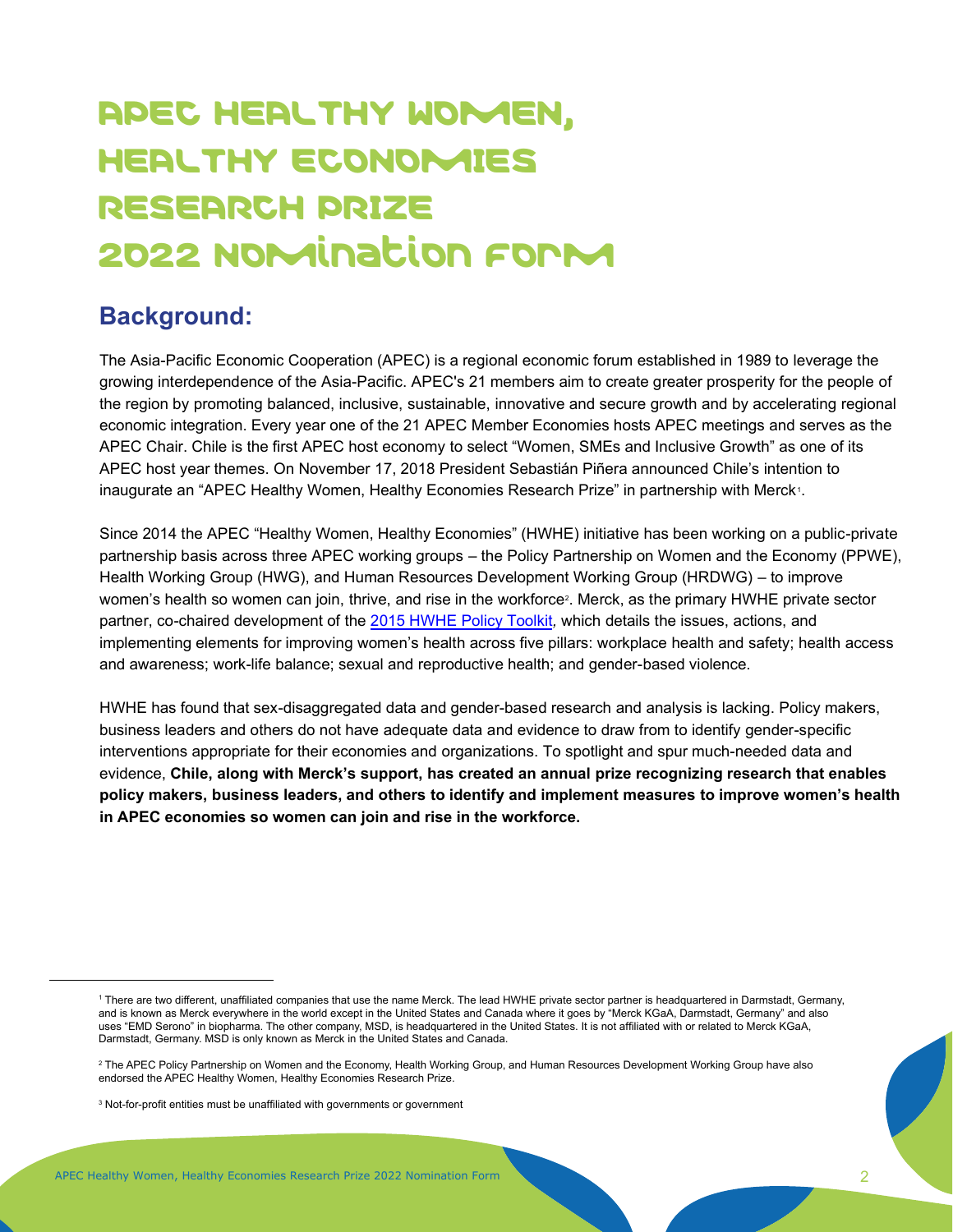In order to be considered for this prize, individuals must submit an original piece of research that was published on or after January 1, 2020. All are welcome to apply; you do not require a background in academia in order to be considered. However, the research must be evidence based. Furthermore, the research must be submitted in English. If the research was not originally written in English, please have it professionally translated. The winner of the prize will win USD \$20,000, while the 2 runners-up will win USD \$5,000 each. If the winner or runner up is from government then the prize money will be given instead to HealthyWomen (a women's health not-for-profit). Alternatively, the winner or runners-up may designate a not-for-profit entity to receive the prize money<sup>3</sup>. Please attribute the research to all involved in its making, but only one individual may be nominated and eligible to receive the prize money and present the research in Malaysia.

## **Timeline**

| <b>Dates</b>     |                                                                                                                              |
|------------------|------------------------------------------------------------------------------------------------------------------------------|
| Through May 31   | Submit nomination form to HWHE@crowell.com <sup>4</sup> .                                                                    |
| June 21 - 28     | Prize Committee members are asked to rank the top applications, also according to<br>the criteria on Pages 8-9.              |
| July 12 - 26     | PPWE members are asked to rank the top applications, also according to the criteria on<br>Pages 8-9.                         |
| August $2-6$     | Rankings are tabulated and shared with the Prize Committee and PPWE Chair. The<br>PPWE Chair approves the tabulation         |
| August 9 – 13    | The three finalists are notified.                                                                                            |
| <b>September</b> | The three finalists share their research at an event on the margins of the APEC<br>Women and the Economy Forum. <sup>6</sup> |

<sup>3</sup> Not-for-profit entities must be unaffiliated with governments or government agencies to be eligible.

<sup>&</sup>lt;sup>4</sup> C&M International is the prize sponsor's designated representative.

<sup>&</sup>lt;sup>5</sup> The Prize Committee consists of: the PPWE Chair, the PPWE representative from next year's host economy, 1 representative from Chile (as the proposing economy), 1 representative from academic nominated by the Association of Pacific Rim Universities (APRU), and 1 Merck executive.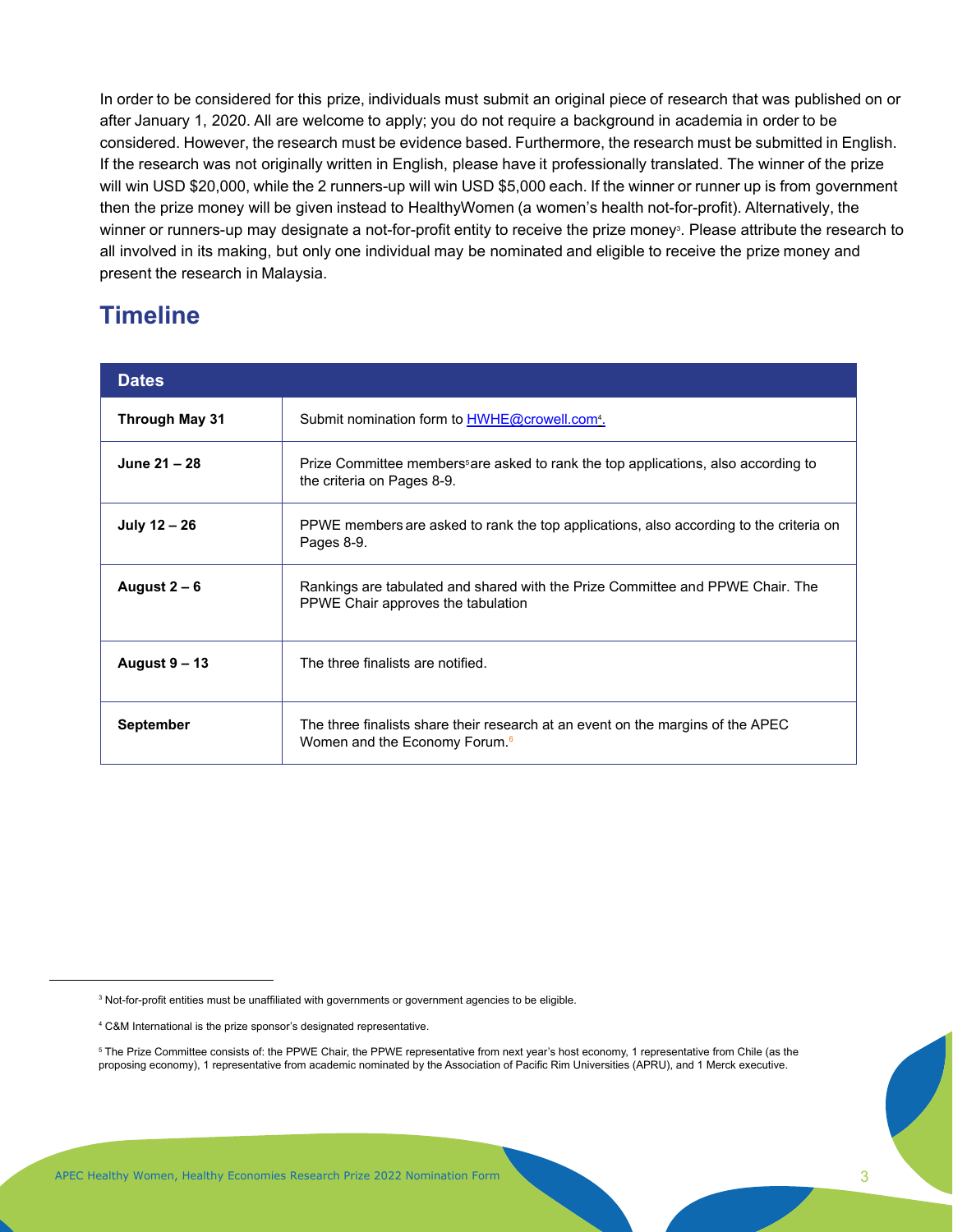### **Documents:**

Submit to **HWHE@crowell.com** 

- 1. Nomination form;
- 2. PDF version of the research<sup>®</sup>;
- 3. One letter of recommendation;
- 4. A head shot of each individual involved in the research.

| <b>SECTION 1 OF 5 - Nominee Information:</b>                                                                                      |             |  |  |  |
|-----------------------------------------------------------------------------------------------------------------------------------|-------------|--|--|--|
| APEC Member Economy <sup>7</sup> :                                                                                                |             |  |  |  |
| Last Name:                                                                                                                        | First Name: |  |  |  |
| Date of Birth (day/month/year):                                                                                                   |             |  |  |  |
| Address:                                                                                                                          |             |  |  |  |
|                                                                                                                                   |             |  |  |  |
| Telephone:                                                                                                                        | Email:      |  |  |  |
| Title:                                                                                                                            |             |  |  |  |
| Institution/Affiliation:                                                                                                          |             |  |  |  |
| SECTION 2 OF 5 - Biography (up to 300 words):<br>Please include a short biography of all involved with the research <sup>8.</sup> |             |  |  |  |
| For nominated individual:                                                                                                         |             |  |  |  |
|                                                                                                                                   |             |  |  |  |
| For all others:                                                                                                                   |             |  |  |  |
|                                                                                                                                   |             |  |  |  |
|                                                                                                                                   |             |  |  |  |

<sup>6</sup> If your research has been published in an academic journal, please also include a link to the journal.

<sup>7&</sup>lt;br>APEC member economies include: Australia; Brunei Darussalam; Canada; Chile; China; Hong Kong, China; Indonesia; Japan; Korea; Malaysia; Mexico; New Zealand; Papua New Guinea; Peru; Philippines; Russia; Singapore; Chinese Taipei; Thailand; United States; Viet Nam.<br>.

<sup>&</sup>lt;sup>8</sup> Note that while all contributors might be recognized, only the individual nominated will be eligible to present in Chile and win the prize money.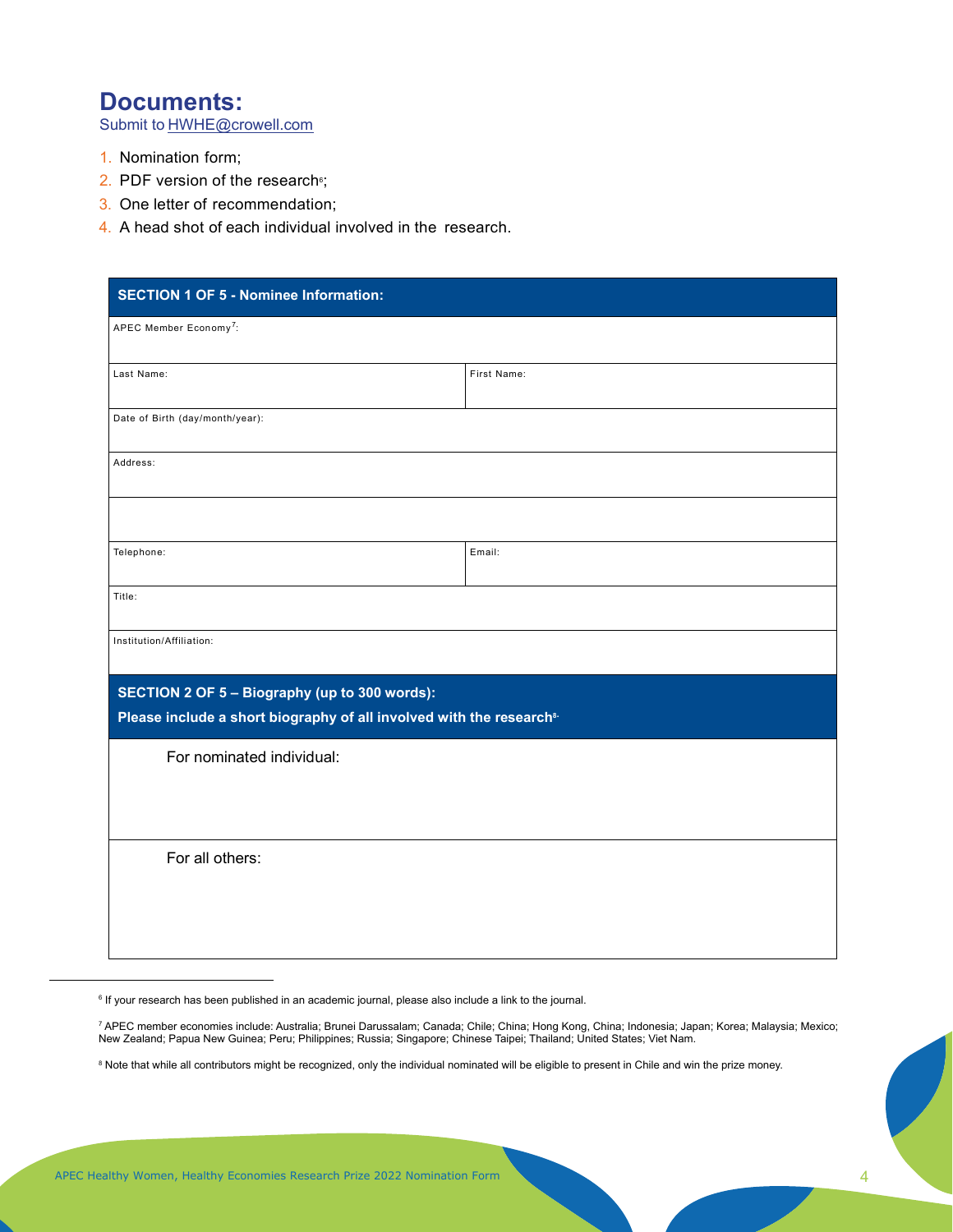**SECTION 3 OF 5 – Statement, Part 1 (300 to 500 words):** 

**Describe your research, how it can spur inclusive economic growth for women, and how it is applicable to APEC economies.**

**SECTION 4 OF 5 – Statement, Part 2 (300 to 500 words):**

**Describe the methodologies employed to collect and use data in your research.**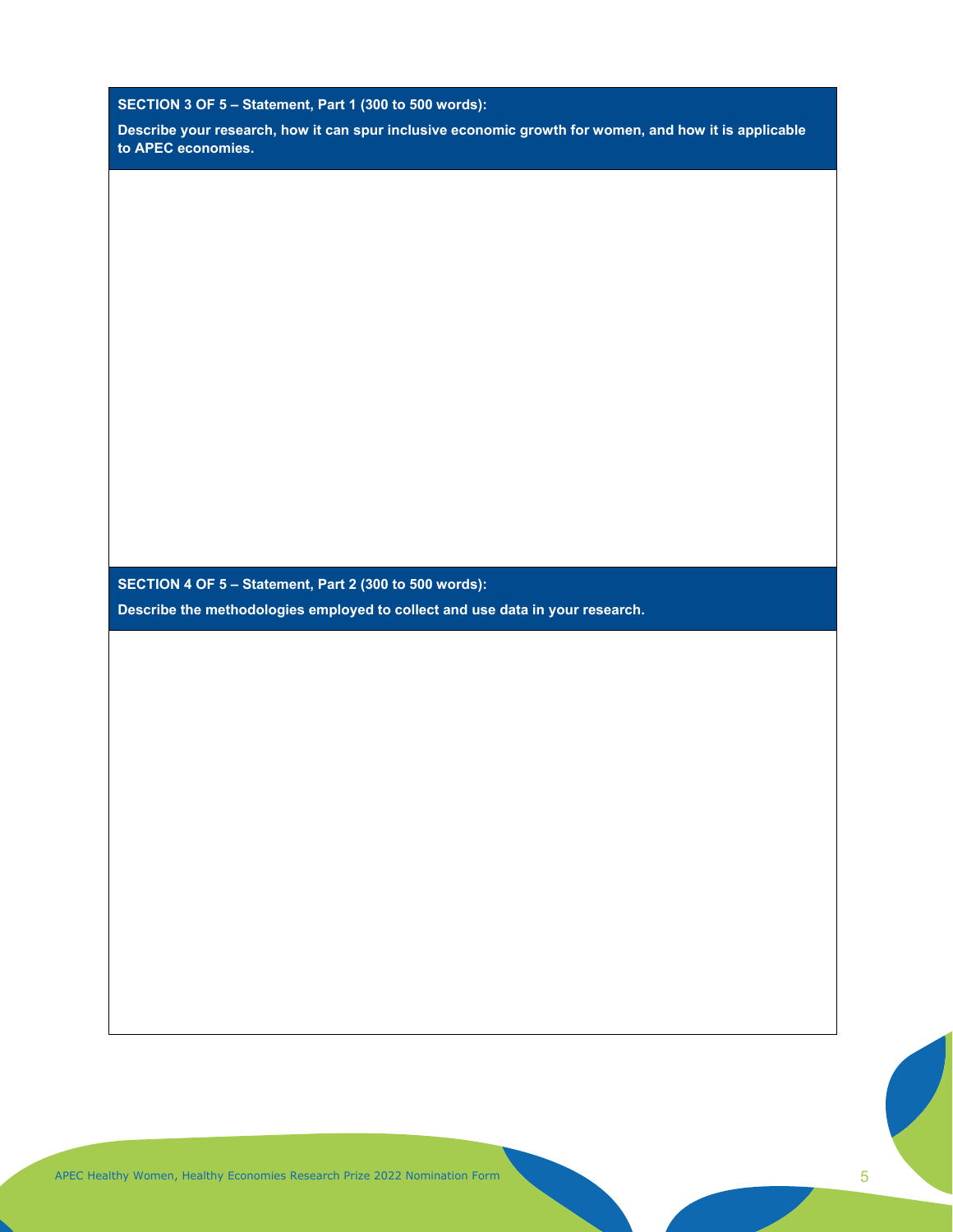**SECTION 5 OF 5 – Statement, Part 3 (300 to 500 words):**

**Outline the policy recommendations borne out of the research you conducted, and as appropriate describe the role that both policymakers and industry can play to help implement those policies.**

Contact: If you have any questions please email **HWHE@crowell.com** or call + 1 (202) 654-6729.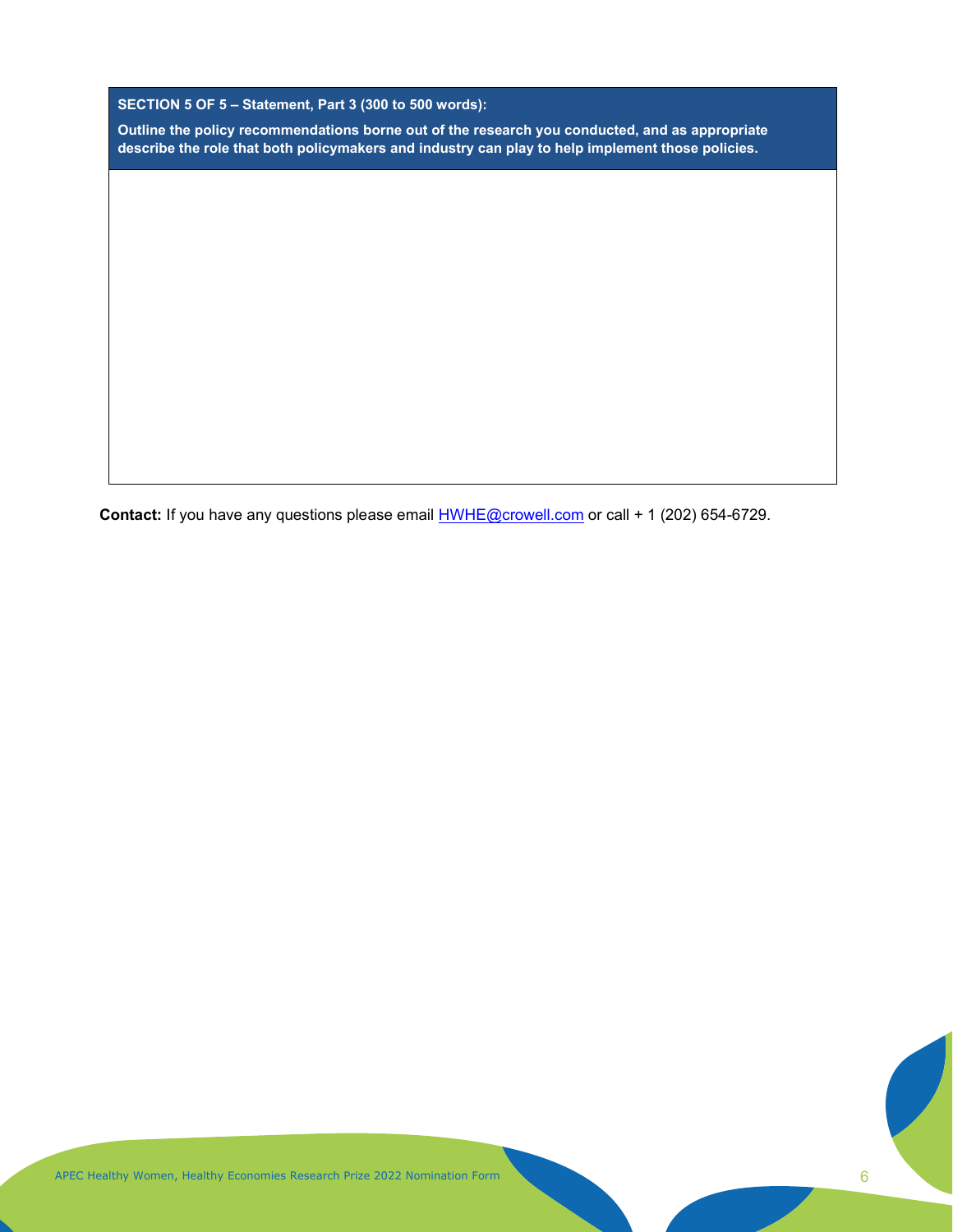## **Selection Criteria**

#### **RELEVANCE**

Research under consideration should address at least one of the five pillars identified in the 2015 HWHE Policy Toolkit, unless it offers a compelling case for a new area of women's health that has the potential to dramatically increase women's economic and social wellbeing in APEC economies. The five pillars are: workplace and health safety; health access and awareness; work-life balance; sexual and reproductive health; and gender-based violence.

**Does the research address at least one of the five pillars identified in the HWHE Policy Toolkit? If not, does it make a compelling case for a new pillar that would improve women's economic and social standing in the APEC economies?**

| Not at all compelling | Not very compelling | <b>Neutral</b> | Somewhat compelling | Very compelling |
|-----------------------|---------------------|----------------|---------------------|-----------------|
|                       |                     | $3^\circ$      | 4 C                 | $5^\circ$       |

#### **INNOVATION**

Submitted research should present not only original data, but also innovative solutions supported by said data. Furthermore, while researchers should make use of the literature in their respective fields by citing pieces where appropriate, research that contain new policy solutions or approach existing solutions from a unique angle will receive higher consideration.

#### **To what extent are the research and conclusions/recommendations original?**

| Not at all original | Not very original | <b>Neutral</b> | Somewhat original             | Very original |
|---------------------|-------------------|----------------|-------------------------------|---------------|
|                     | $2\bigcirc$       | $3^\circ$      | $\overline{4}$ $\overline{O}$ | $5^\circ$     |

<sup>6</sup> If your research has been published in an academic journal, please also include a link to the journal.

<sup>7</sup> APEC member economies include: Australia; Brunei Darussalam; Canada; Chile; China; Hong Kong, China; Indonesia; Japan; Korea; Malaysia; Mexico; New Zealand; Papua New Guinea; Peru; Philippines; Russia; Singapore; Chinese Taipei; Thailand; United States; Viet Nam.

<sup>&</sup>lt;sup>8</sup> Note that while all contributors might be recognized, only the individual nominated will be eligible to present in Chile and win the prize money.